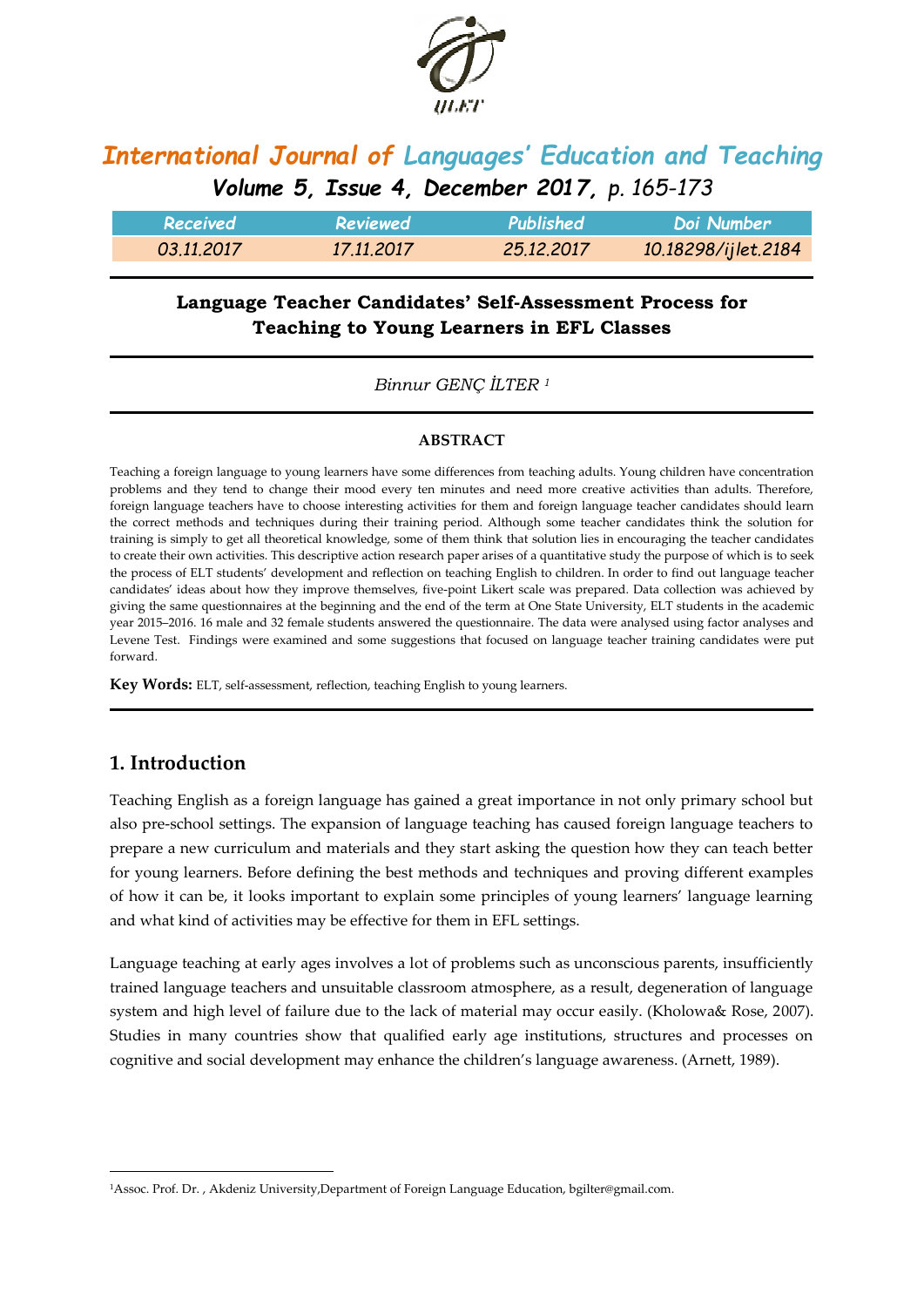Some psychologists and linguists such as Piaget (1955), Vygotsky (1962) and Krashen (1981) declare that children can learn better when they are involved in the activities and they prefer being active participants rather than passive language learners. They always learn by touching, doing group works and interacting with their friends. Bruner (1983) discusses good scaffolding in EFL classes and thinks that by the help of their parents children can transfer what they had learnt into the class and these routines may enhance their meaningful language development. Linfors (1987) accepts this idea and thinks that not only language learning but also language acquisition contain the cognitive work of creation and need different methods to activate them in terms of the classroom context. Scott &Ytreberg (2010, p.2) explain the general characteristics of young learners and imply that they can understand new items by using body language, playing with their friends and their ardour leads them into active participants.Nunan (1989) indicates that young learners need more task-based and communicative activities. Pinter (2009) points out that young learners try to discover everything around them and they do not want to get involved in activities when they arebored**.** On the other hand, their language learning environment should be familiar and enjoyable for them. Different kinds of posters, animal pictures, maps and pupils' drawings should be on the language classroom's walls. Roth (1988) supports this idea and declares that action games, songs and visual materials are crucial factors for young learners. Game is a natural way of learning a foreign language and contributes to their cognitive development. Game which is a motivating and challenging tool in EFL classes provides real communication and gives a chance to practice in all four skills. (Ersöz, 2000, Kim, 1995). Doff (1993) mentions the importance of visual aids in EFL classes and implies that teachers should try to use new and effective techniques. Moon (2000) accepts this idea and thinks that children can learn by repeating, interacting with each other and joining the activities. Wright et al (2007) emphasize the role of activities for children and tell that games create real atmosphere and provide repeated actions which make the language learning funnier. Foreign language teachers usually face the problems of how they motivate their students and which method can be better in EFL classes. Teachers of English invest many hours in preparing different materials, yet it is one of the areas that most teachers hesitate to select the proper ones.

Young learners may develop their ears by listening to songs and working with rhymes. Vale &Feuntueun (2002, p.21) accept the importance of surroundings for language learning and explain that comfortable and lovely learning environment supports easy language learning and lowers the high effective filter. Furthermore, the language learners, especially shy children, share their ideas with their friend in this lively atmosphere. Cameron (2009), Rixon (2001) describe the children as active learners and say that they only want to be involved the action games, tasks and communicative activities which involve learning, producing, interacting and understanding of the target language. Pinter (2006) suggests more informal contexts for young learners because they can learn in an informal environment by doing group work and peer group correction. Harmer (1988), Klein (1993) note that young learners have concentration problems and they can change their mood every ten minutes so they need extremely vivid atmosphere which makes them feel curiosity and enthusiasm for learning a foreign language. McKay (2008) and Pye (1988) explain the individual differences of young learners and add that every child has their own interests, likes and dislikes so language teachers should organize their activities according to the students' features. They should choose effective tasks which bring the real world into the class and develop young learners' social, emotional and cognitive parts. When young learners are learning a foreign language, they face problems such as de- motivation and not being able to understand the strict grammar rules. Moreover, some children suffer from an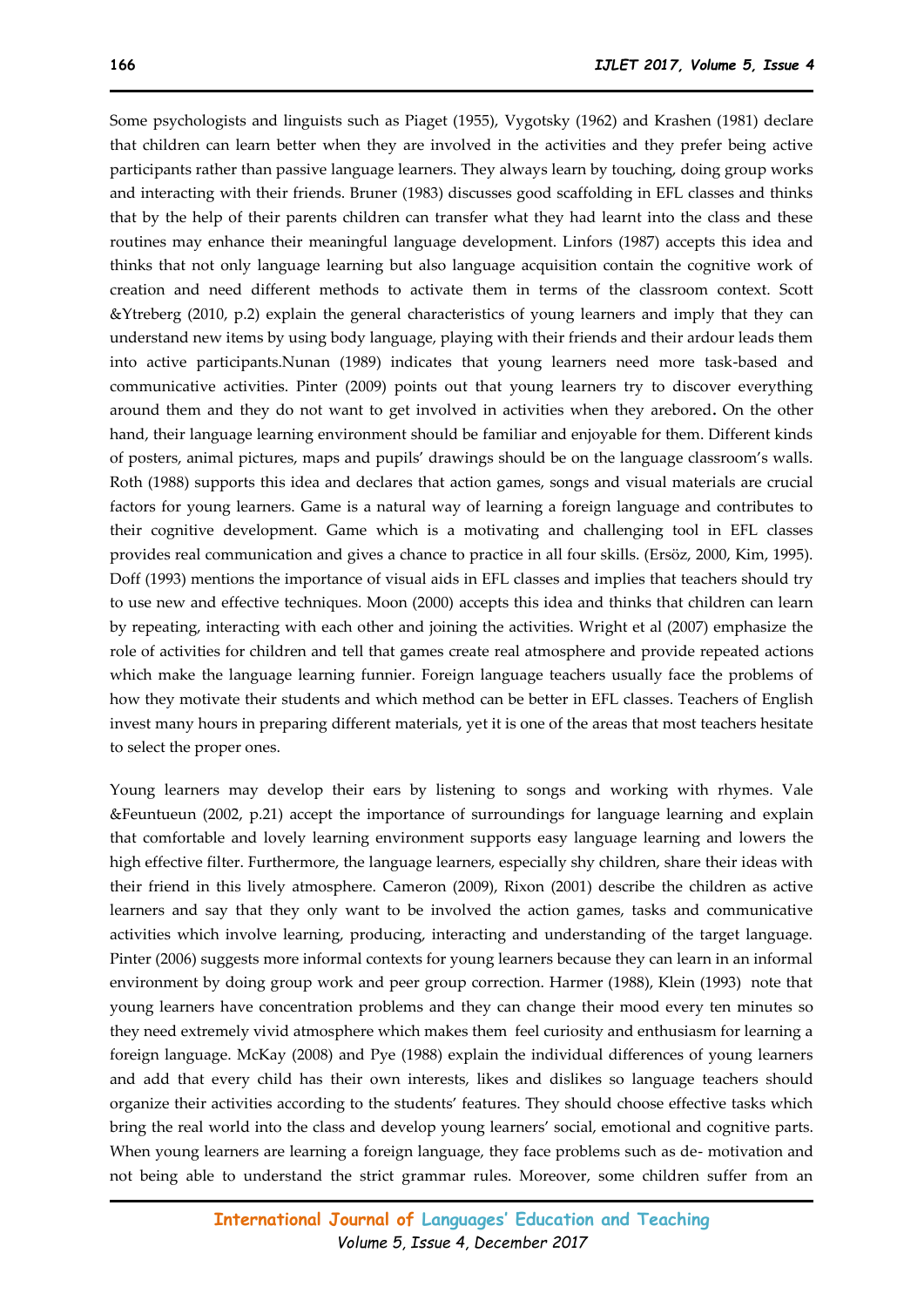unnatural surrounding. As a language teacher, it is easy to find an effective way to help the young learners overcome these problems by using visual aids, illustrations and authentic materials. Visual aids also offer the young learners unfamiliar cultural aspects. The language teachers can be called as the adult learners at the same time so they need motivational strategies in different class atmosphere. Mckay& Tom (2005, p.2) indicate that adults bring their background knowledge and experience into the class; therefore, before motivating young language learners, young adult language teachers should be ready, enthusiastic and goal-oriented for better teaching. Considering the needs of the adult language learners, it seems clear that language teacher candidates will need much encouragement to prepare the tasks, to create real atmosphere, to make good relationships with young learners and to establish confidence in using the various activities in EFL classes. They also need a professional hand if they are to make better leadership during class period. Randall & Thornton (2001, p.63) argue that the lecturers studying at teacher training departments should emerge the language teacher candidates as an autonomous professional at the end of a training programme. They should also help their students discover, explore and present various ideas in order to create vivid atmosphere in the class.Mckay& Tom (2007, p.4) indicate that adult learners need special effort in order to be successful.If the lecturers in EFL classes provide a supportive teaching atmosphere and give them regular feedback, they can develop new teaching startegies.

### **2. Method**

This descriptive action research paper arises of a quantitative study the purpose of which is to seek the process of ELT students' development and reflection on teaching English to children course. The main aim is to understand what the language teacher candidates think about their improvement and teaching for children. This study is an example of one group pre-test, post-test design. As Nunan (2005) mentions, this design is suitable for classroom teaching procedures. The following research question was posed by the researcher;

What are the contributions of Teaching English to Young Learners' course to language teacher candidates?

The research question was formulated as three research questions;

- Is there a significant difference between their ideas before and after the course implementations?
- Is there a significant difference of language teacher candidates' knowledge of methods and techniques about young learners before and after the course implementations?
- Is there a significant difference of language teacher candidates' ideas about young learners needs before and after the implementation?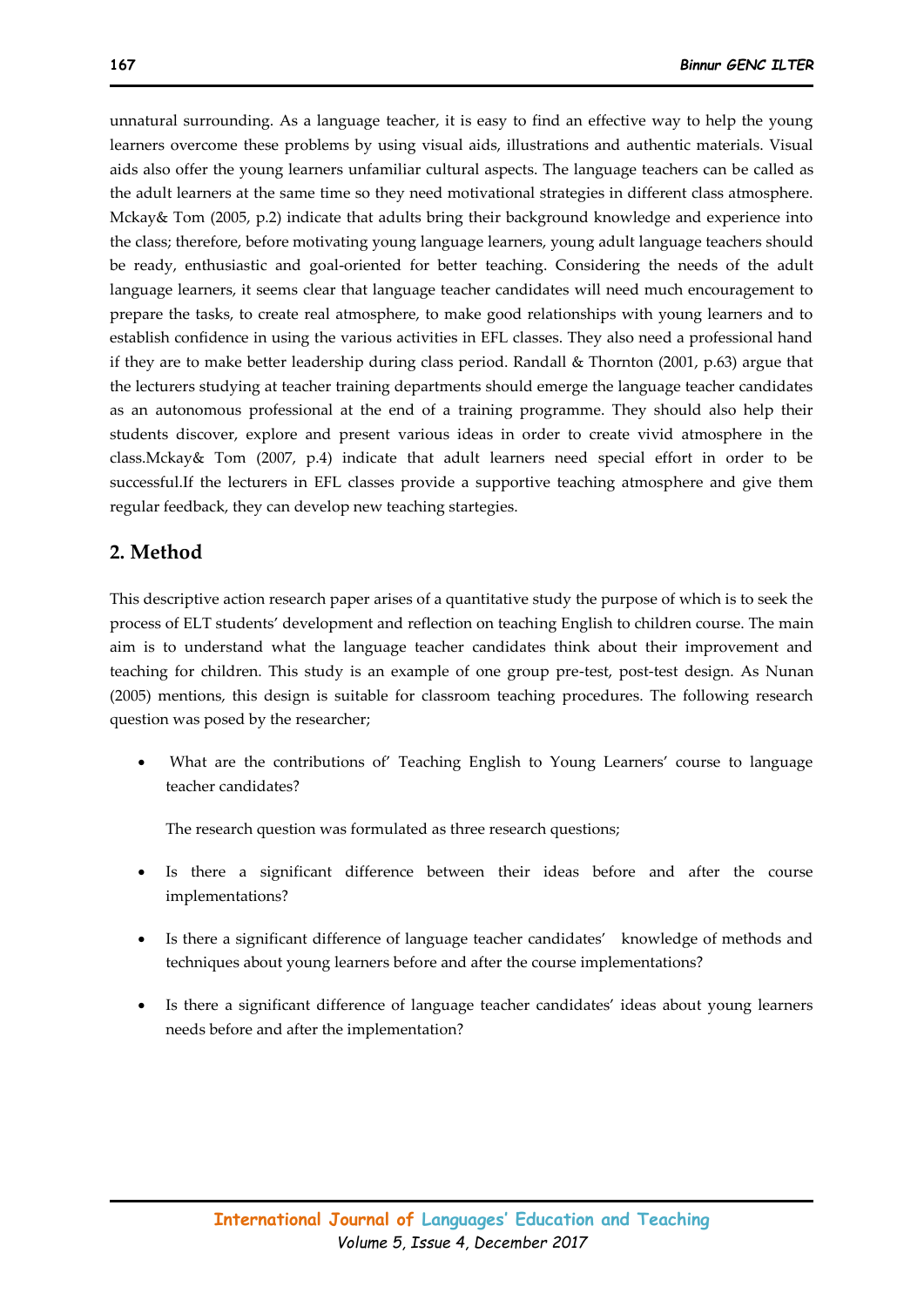#### **2.1. Data Collection**

In order to find out language teacher candidates' ideas about how they improve themselves, a five – point Likert scale was prepared in this study. It was labelled 'agree strongly, agree somewhat, neutral, disagree somewhat and disagree strongly' It contained 15 questions. The questions were given to the students who were getting 'teaching English to young learner' lessons as a pre test. After the factor analysis, questions 11 and 13 were elected. The variance ratio was 63. After the first application, the questions were categorised as follows for the purpose of the study. Questions 1,2,3,4,5,14 were categorised for cognitive level development and the reliability of these questions was .59, questions 6, 7 for young learners' needs, and the reliability of them was .77, questions 8,9,10 for methods and techniques and the reliability was .58. 12, 15 questions for methods and techniques and the reliability of them was .48.

#### **2.2. Data Analysis**

The original questionnaire was composed of 15 items and 4 items were selected after the factor analyses. For the quantitative analysis of the present study Statistical Package for Social Sciences (SPSS) 13.0 was used. Data collection was achieved by giving the same questionnaires at the beginning and the end of the term at One State University, ELT Department in the academic year 2015–2016. 16 male and 32 female students answered the questionnaire because ELT Departments usually have female students; most of the participants were female. They got 'teaching English to young learners' lesson for four hours in a week. They were trained to be language teachers for very young learners. The 'before 'and 'after 'data were taken from the same students taking the mentioned course which lasted for 4 months. During four months period, activities, songs, games, various presentations and task-based approach were given as homework and they presented them in the class. After the application, the questionnaire was administered to the same participants whether there had been any changes of their ideas about teaching improvement. The data were analysed using Levene Test. It was used to test if samples have equal variance. The scale of the study was examined both its reliability and validity. After the factor analysis, it was found that the variance for these scores were 63 and reliability was .7366. According to Hair et al (1988, p.99), if the measure of sampling adequacy level is 80, it can be accepted as very good, if it is over 70, it can be accepted as good and over 60, it can be accepted as partly good so this score can be accepted as statistically.

#### **3. Findings**

The problem of the study is whether there is a significant difference between the pre-questionnaire and post –questionnaire for ELT students. Thus, at the beginning of the training program, a questionnaire was given to the 3rd grade students groups in order to analyse the questionnaire's items. First, factor analysis was used in order to investigate the factor structure of the data. The questionnaire was factor analysed using the Varimax with Kaiser Normalization. After Varimax rotation, the Eigen values were 28.193, 21.409, 13.482 and the factors accounted for 63.083 of the variance. As it can be seen in Table 1, items loading were divided into three groups. Items loading on factor 1 defined cognitive improvement of the teacher candidates, factor 2 defined methods and techniques of teaching English for young learners and factor 3 defined student-centre activities.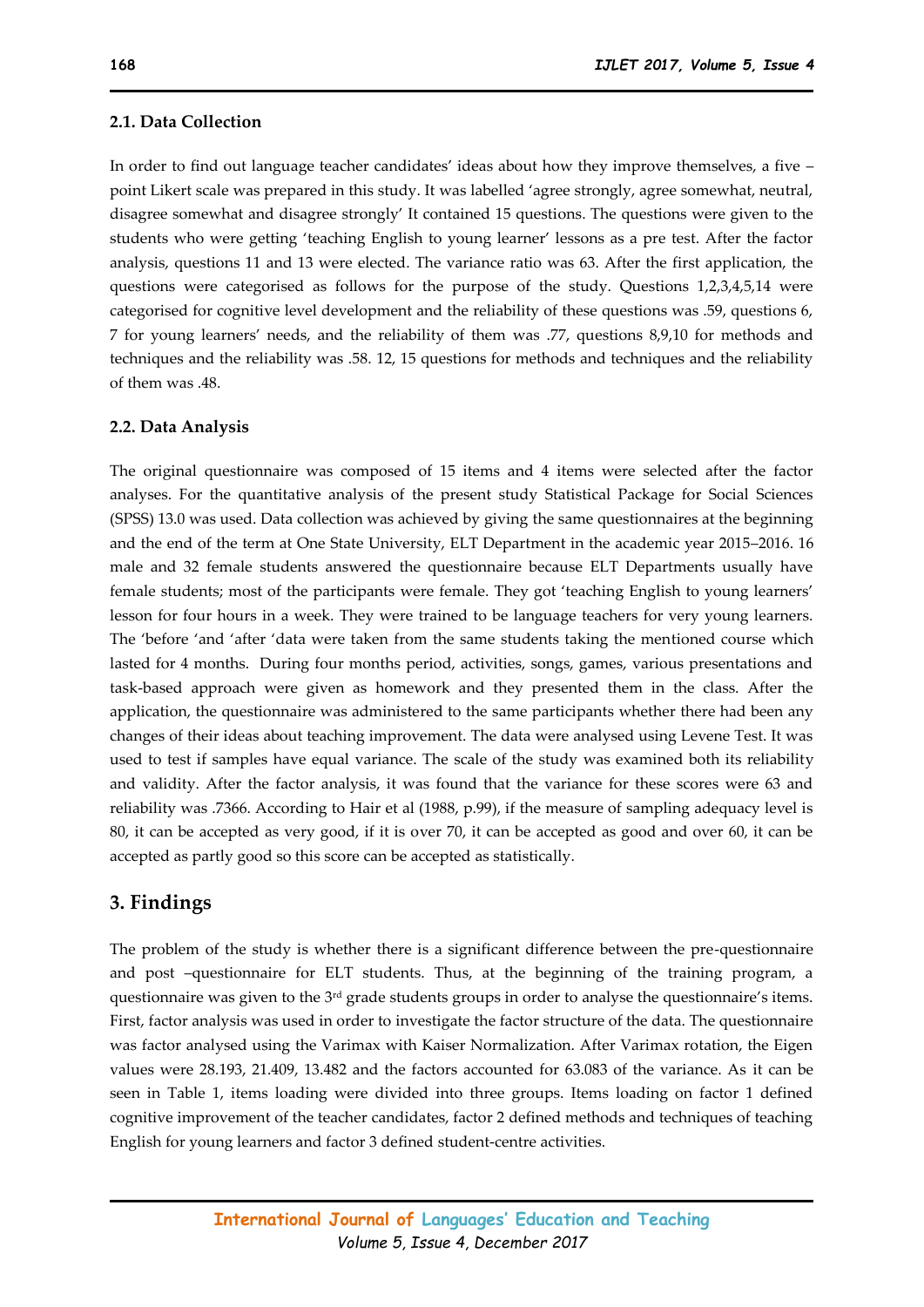| Component   |              |                |                |  |  |  |
|-------------|--------------|----------------|----------------|--|--|--|
|             | $\mathbf{1}$ | $\overline{2}$ | $\mathfrak{Z}$ |  |  |  |
| Question 1  | ,849         |                |                |  |  |  |
| Question 2  | ,768         |                |                |  |  |  |
| Question 3  | ,747         |                |                |  |  |  |
| Question 4  | ,702         |                |                |  |  |  |
| Question 5  | ,549         |                |                |  |  |  |
| Question 14 | ,545         |                |                |  |  |  |
| Question 9  |              | ,857           |                |  |  |  |
| Question 10 |              | ,749           |                |  |  |  |
| Question 8  |              | ,742           |                |  |  |  |
| Question 6  |              |                | ,815           |  |  |  |
| Question 7  |              |                | ,714           |  |  |  |

*Table 1: Rotated Component Matrix of the Items: Varimax with Kaiser Normalization.* 

The questionnaire was also submitted to reliability test. Total reliabilities for the items loading on 3 factors were .7366. 1st factor reliability was .5925, 2nd factor was .7764 and 3rd factor was .5839. After the factor analysis, teaching period started. Language teacher candidates were trained for four months in English language classes for young learners which included student-centre activities, different methods and techniques related to language teaching for young learners, task –based activities, variety of games and songs which aimed to teach language. Finally, the questionnaire included 11 statements were given to the same students as a post-questionnaire. Pre-test and Post-test statistical results were calculated by the application of "Levene -Test". In order to find out whether there was a significant difference between the pre-test and the post-test, the "paired samples t-test" was done.

The results of the first statements which contain that they can demonstrate their talents during their teaching period, they can demonstrate their individual performance, they can communicate well as a language teacher candidate, they can show tolerance and flexibility, they can learn from their students and they need to learn a lot of things about how to teach children**.** Scores belonging to both pre-test and post-test are shown in Table 2.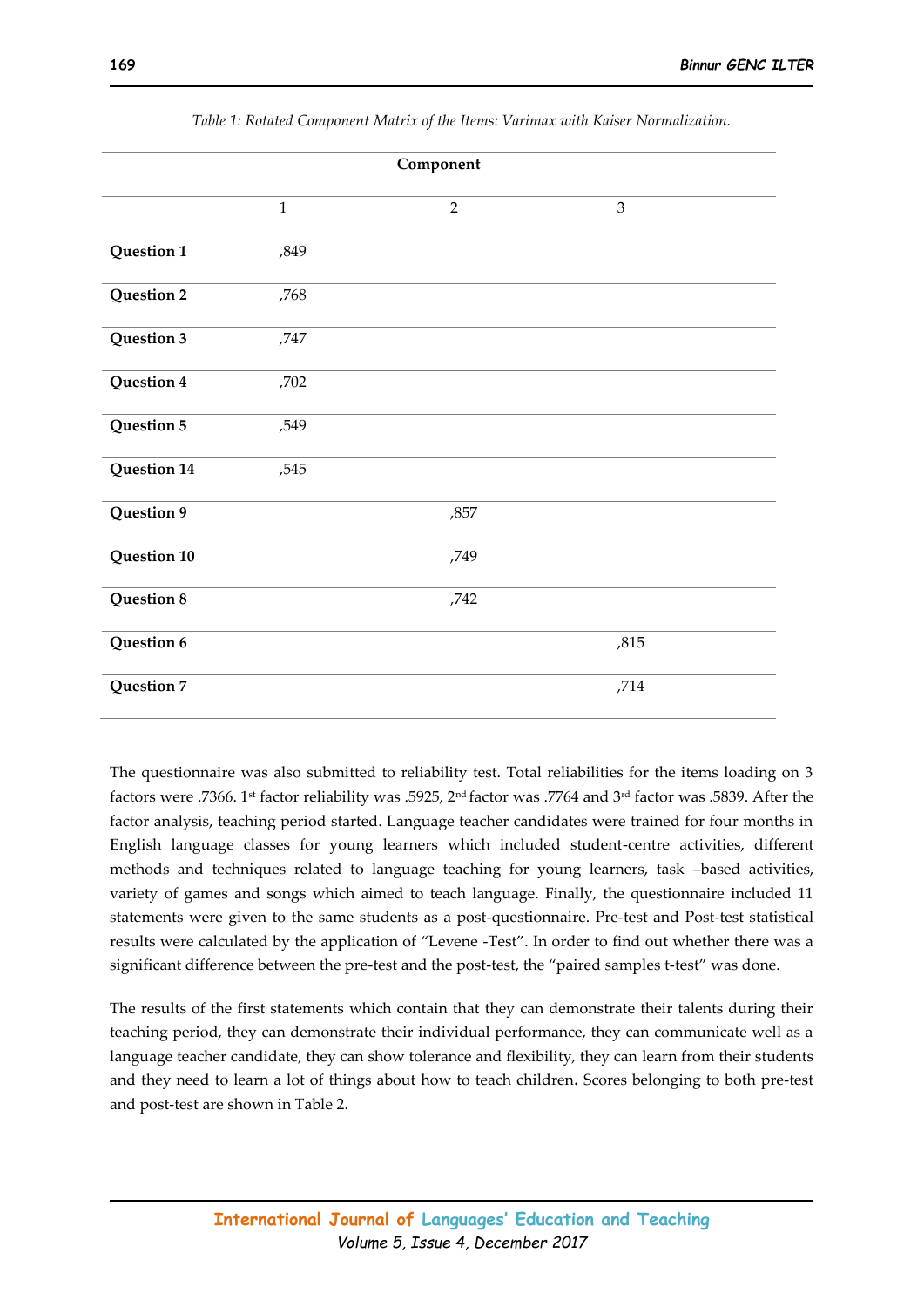**Research Question 1**: Is there a statistically significant difference between their ideas before and after the course implementation?

| <b>Test</b> | Mean | <b>SD</b> | df |           | $P^*$ |
|-------------|------|-----------|----|-----------|-------|
| Pre-test    | 3.04 | .49       | 47 | $-12.923$ | .000  |
| Post-test   | 4.14 | .36       |    |           |       |

*Table 2: First group statements' paired sample test results* 

 $*p<0.05$ 

As can be observed from the Table 2, which shows the pre and post-test results, there is a significant difference between two tests.

Table 3 shows the results of the second statement groups test scores which include the statements that they understand the differences of children's learning styles easily, they can demonstrate a willingness to create different activities for children and they know the techniques which can be used in language classrooms.

**Research Question 2:** Is there a statistically significant difference of language teacher candidates' knowledge of methods and techniques about how young language learners learn better before and after the course implementation?

| <b>Test</b> | Mean | <b>SD</b> | df |          | $P^*$ |
|-------------|------|-----------|----|----------|-------|
| Pre-test    | 3.27 | .64       | 47 | $-9.641$ | .000  |
| Post-test   | 4.38 | .47       |    |          |       |

*Table 3: Second group statements' paired sample test results* 

\*p<0.05

The scores in Table 3 show that there is a significant difference between the pre and post- tests scores.

As demonstrated in Table 3, language teacher candidates learned methods and techniques for language teaching.

Table 4 illustrates the results of third statement groups test scores which involve that they know the needs of the children very well and they are critical and analytical teacher candidate so they solve all language problems of the children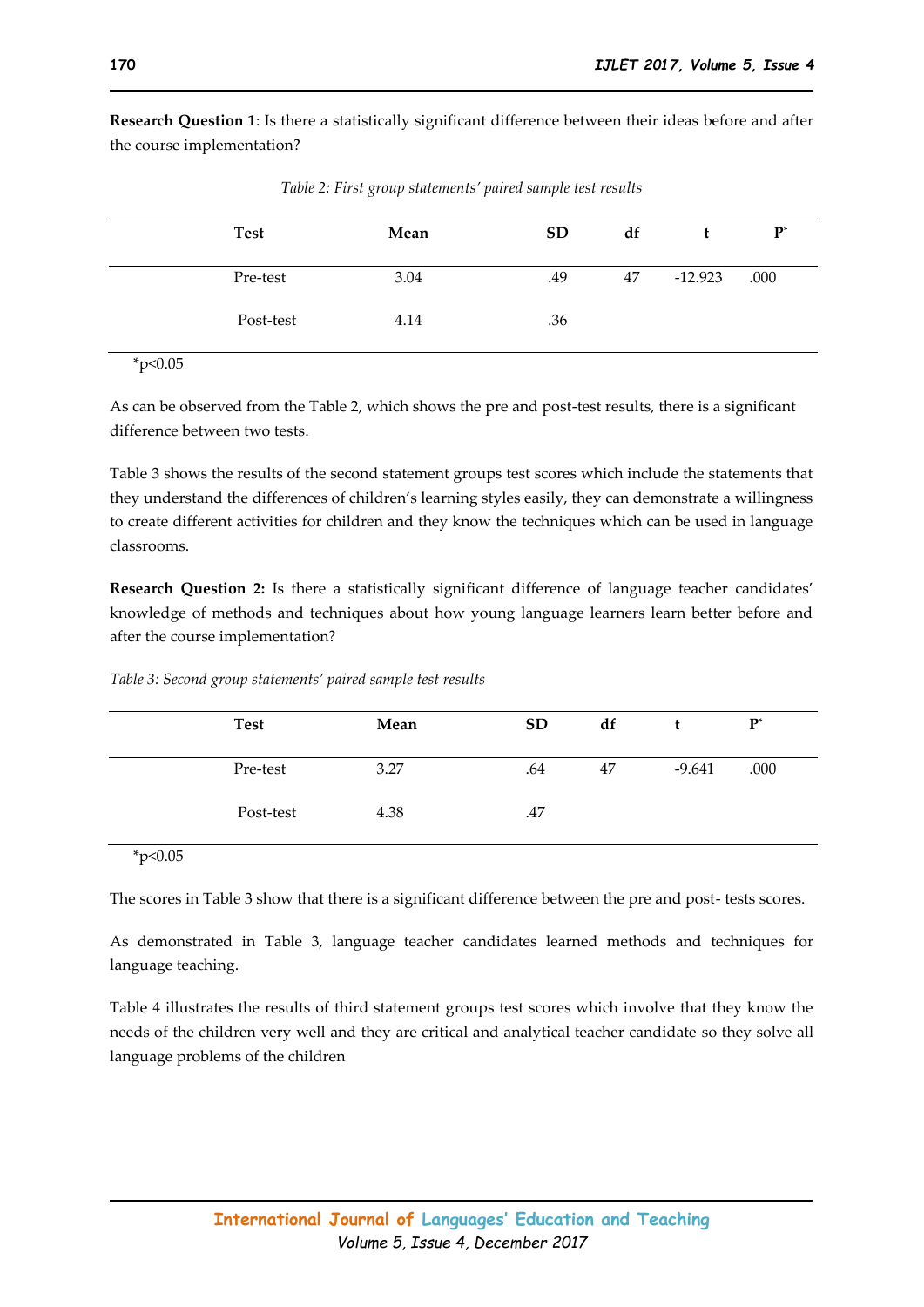**Research Question 3:** Is there a statistically significant difference of language teacher candidates' ideas about young language learners 'needs before and after the course implementation.

| Table 4: Third group questions' paired sample test results |  |
|------------------------------------------------------------|--|
|------------------------------------------------------------|--|

| <b>Test</b> | Mean | <b>SD</b> | df |          | ${\bf P}^*$ |
|-------------|------|-----------|----|----------|-------------|
| Pre-test    | 2.96 | .51       | 47 | $-8.088$ | .000        |
| Post-test   | 4.00 | .65       |    |          |             |

 $*_{p<0.05}$ 

Table 4 explains that there is a significant difference between pre and post tests.

Table 5 presents the summary of the scores on pre and post-tests and answers the main research question.

**Main Research Question:** What are the contributions of' Teaching English to Young Learners' course to language teacher candidates?

*Table 5: Total score results of pre and post- test.* 

| <b>Test</b> | Mean | <b>SD</b> | df |           | $P^*$ |
|-------------|------|-----------|----|-----------|-------|
| Pre-test    | 3.09 | .41       | 47 | $-13.958$ | .000  |
| Post-test   | 4.18 | .37       |    |           |       |
|             |      |           |    |           |       |

 $*p<0.05$ 

As can be seen from Table 5, the total statistical analysis of the mean score shows that there is a significant difference between pre and post tests totally.

To sum up all the research questions, it can be seen that language teacher candidates have improved their teaching skills, learned new methods and techniques for them during 'Teaching English to Young Learners' course. Paired sample test used in this study analysed the situation before the study and the changes after the study clearly (Creswell, 2012).Language teacher candidates evaluated themselves and it helped them realize their abilities.Dickinson (1987) explains the importance of selfassesment as a good guidance O'Malley &Chamot (1990) add that self-assesment can also support language teacher candidates' future learning and teaching.

## **4. Conclusion**

Results obtained from the questionnaire indicated that using different kinds of methods, activities, creating materials in class enabled language teacher candidates to be more independent, to evaluate their own improvement.1<sup>st</sup> group statements revealed that language teacher candidates improved their cognitive level which focuses on thoughts, expectations and exploring the world.  $2<sup>nd</sup>$  group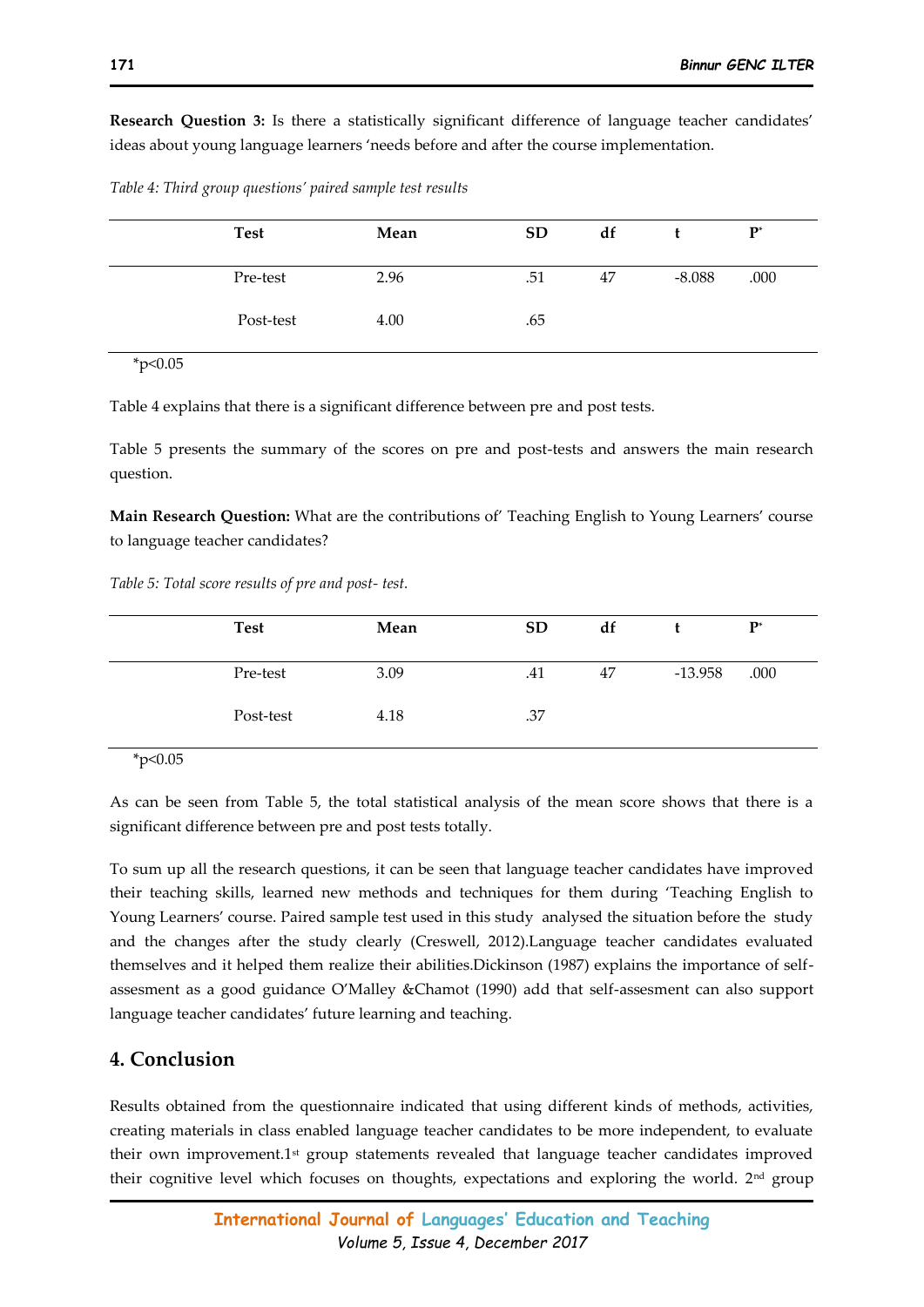statements explained that they had limited knowledge of teaching English to young learners at the beginning period and then they learned the methods and techniques which are related to teaching English for young learners better and 3rd group statements clarified that language teacher candidates had gained sufficient knowledge about children's psychology, needs and student-centre activities.

Moreover, the results showed that the participants felt more confident in teaching English to young learners when they had enough knowledge. They also learned their capability, talent, and increased their tolerance, teaching awareness and flexibility as a young language teacher candidates. It should be born in mind that language teaching is an active and living process so the language teacher candidates need to have more information about the students' interests and try to develop better programs which suit the needs of the young learners.

In conclusion, it can be stated that language teacher educators at ELT departments should help their students be equipped with the knowledge of methods, integrated skills, children's needs and psychology. In addition, language teacher educators should try to teach not only new techniques but they should try to understand how their students feel, they also should allow language teacher candidates to become more responsible for their own improvement. It can be said that various implementations, activities, tasks and games which the language teacher candidates may benefit should be added to the program.

Finally, it is worth mentioning that the results of the study are limited to the data collected due to a questionnaire designed by the researcher. Thus, further studies may contain more questions to find out better scores. In spite of its limitation, this research study makes contribution to ELT departments' program development in general.

## **References**

Arnett, J. (1989). Caregivers in day care centres; Does training matter? *Journal of Applied Developmental Psychology.* Pp.541-552.

Bruner, J. (1983). *Child's talk: learning to use language*. Oxford: Oxford University Press.

Cameron, L. (2009). *Teaching languages to young learners.*Cambridge*:*Cambridge University Press.

Creswell, J.W.(2012).*Educational research;planning,conducting and evaluating quantitative and qualitative research*.Boston MA:Pearson.

Dickinson, L. (1987).*Self-Instruction in language learning*. Cambridge: *Cambridge* University Pres

Doff, A. (1993). *Teach English.* Cambridge: *Cambridge* University Press.

Ersöz, A. (2000). Six games for the EFL/ ESL classrooms. *The Internet TESL Journal.* Vol: V1, No.6, June.

Hair, J.F. Anderson, R.E.Tahtam R.L. & Black W.C. (1998**).** Multivariate Data Analysis Fifth Edition, Pearson Education Upper Saddle River, New Jersey.

Harmer, J. (1988). *The Practice of English language teaching*. England: Longman.